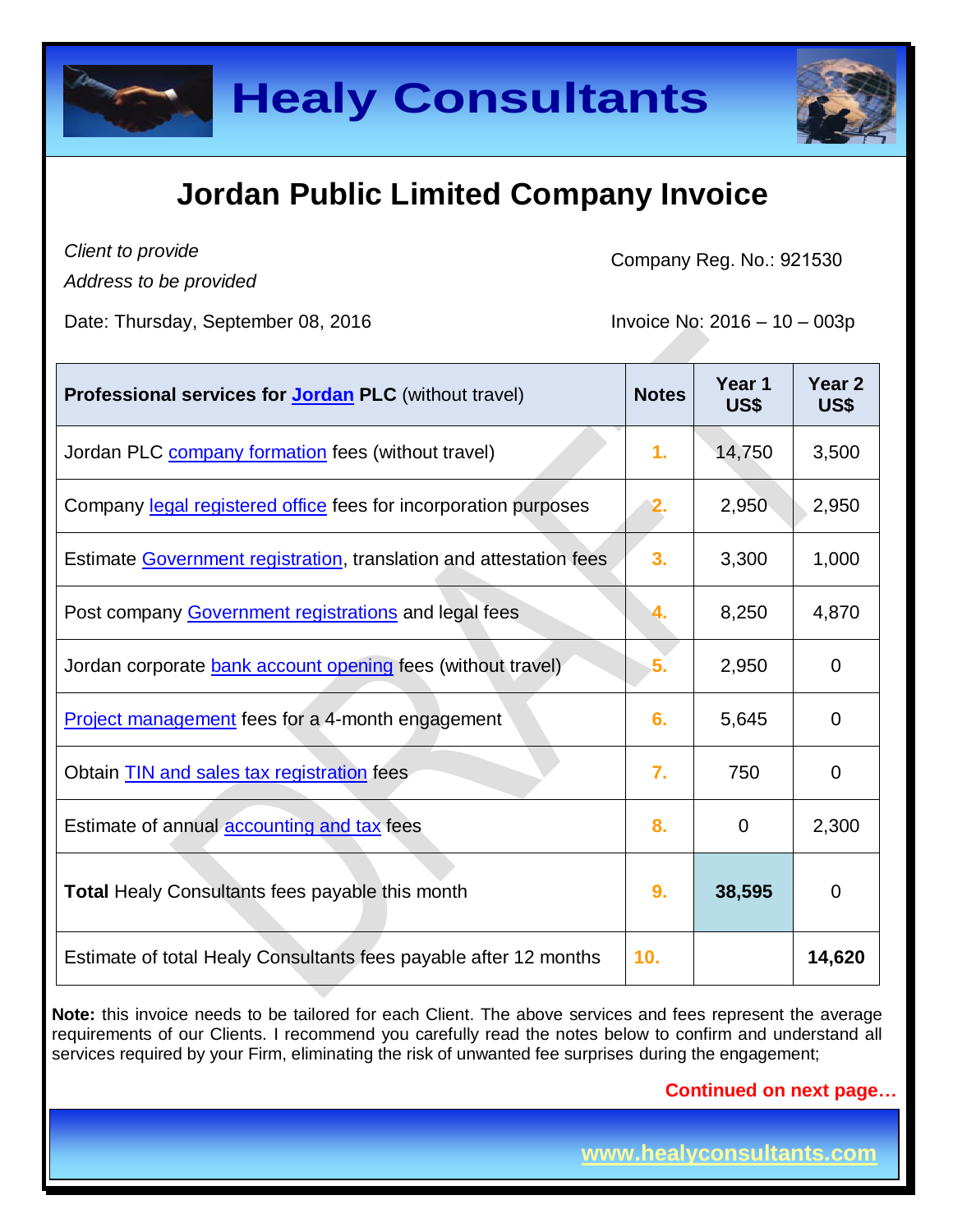

## **Jordan Public Limited Company Invoice**

#### *Notes to invoice above*

**1.** Healy Consultants fees to efficiently and effectively complete Jordan Public Limited company registration within 12 [weeks](http://www.healyconsultants.com/jordan-company-registration/fees-timelines/#timelines) by **i)** choosing the optimum regulatory license for our Client's business activities; **ii)** reserving a company name with [Jordanian Chamber of Commerce](http://www.jocc.org.jo/index_en.php) (JOCC); **iii)** settling our accountant and lawyer fees and **iv)** preparing a high quality company incorporation application for [Jordan Ministry of Industry and Trade;](http://www.mit.gov.jo/EN/Pages/UnderConstruction.aspx)

All [engagement fees](http://www.healyconsultants.com/company-registration-fees/) (click link) are agreed and paid up front and agree to the fees published on our country web pages. Consequently, there are no hidden fees, surprises or ambushes throughout the engagement. All engagement deadlines are agreed up front in the form of a [detailed project](http://www.healyconsultants.com/index-important-links/example-project-plan/)  [plan,](http://www.healyconsultants.com/index-important-links/example-project-plan/) mapping out [deliverables](http://www.healyconsultants.com/deliverables-to-our-clients/) by week throughout the engagement term;



Every week during the engagement, Healy Consultants will email our Client a detailed status [update.](http://www.healyconsultants.com/index-important-links/weekly-engagement-status-email/) Our Client is immediately informed of engagement problems together with solutions. Your dedicated engagement manager is reachable by phone, Skype, live chat and email and will communicate in your preferred language;

**2.** In accordance with Jordan [Company Law,](https://www.sdc.com.jo/english/index.php?option=com_content&task=view&id=227&Itemid=63) an PLC shall as from the date of its incorporation have a legal registered office in Jordan, to which all official government communications and notices may be addressed. To comply with this statutory requirement, Healy Consultants' Jordan office will be the registered office address for your company. Thereafter, this address will be used to receive government correspondence including **i)** tax letters **ii)** notice of the legal annual return; and **iii)** all government communications. Most of our Clients wish to place [Healy Consultants'](http://www.healyconsultants.com/corporate-outsourcing-services/company-secretary-and-legal-registered-office/) [office address](http://www.healyconsultants.com/corporate-outsourcing-services/company-secretary-and-legal-registered-office/) on invoices, contracts, websites and business cards;

Immediately after legal company incorporation, our Client must secure and certify by the Greater [Amman Municipality](http://www.ammancity.gov.jo/en/gam/index.asp) a 12 months lease agreement for office premises in Amman. If this service is required to be provided by Healy Consultants, our fee for the same amounts to US\$2,950. The annual rental fee will be payable directly to the landlord. Healy Consultants the estimated annual fee for a one person office space amounts to US\$4,500;

**3.** This fee is an estimate of Jordan government, translation and attestation costs payable during your Firm's engagement. All the above mentioned fee payments will be supported by original receipts and invoices. Examples of Government costs include **i)** reserving the company name with the [Ministry of Industry and Trade](https://www.mit.gov.jo/) or **ii)** paying the license fee. Following engagement completion, Healy Consultants will refund our Client any excess of funds received over actual Government costs paid;

**Continued on next page…**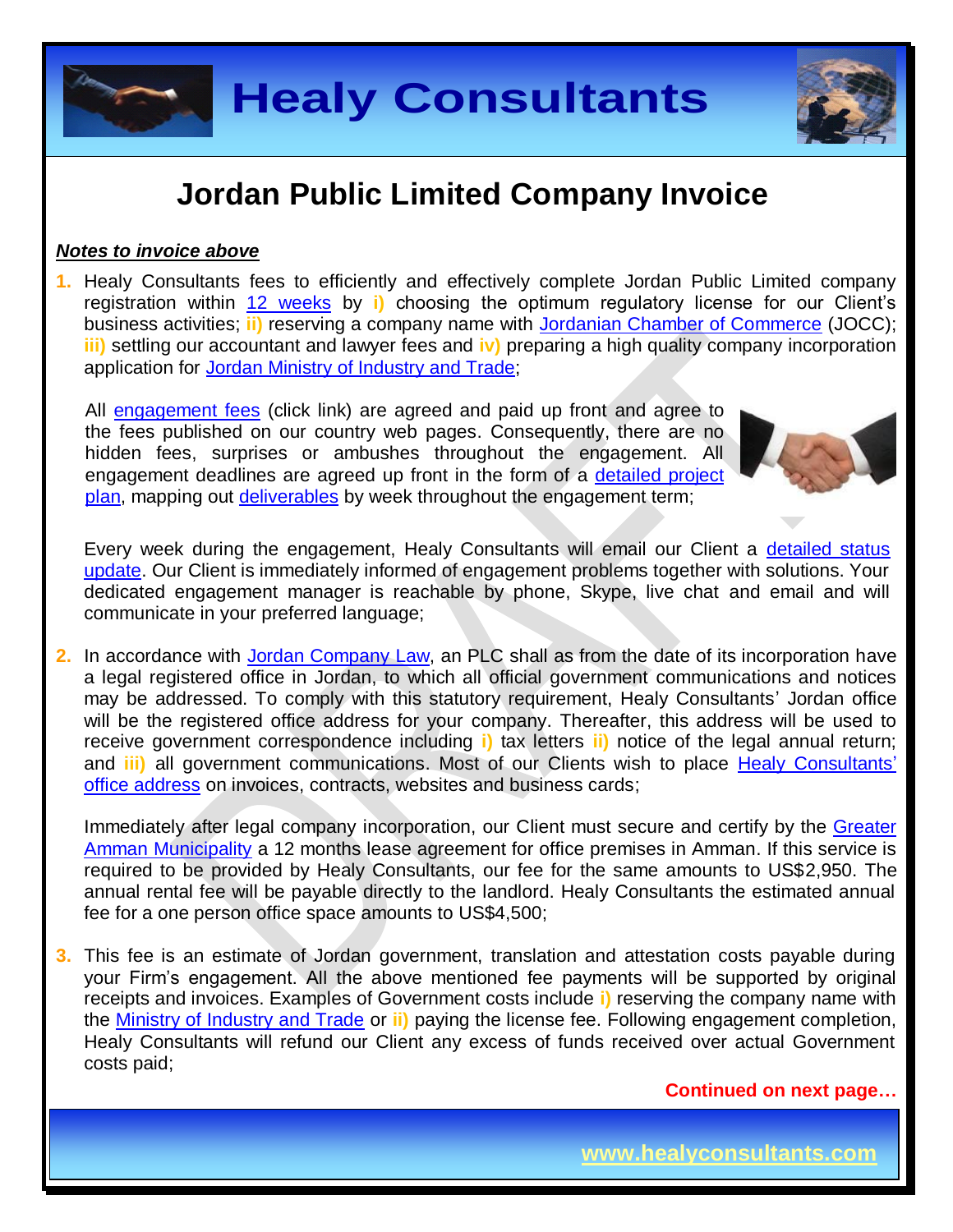



## **Jordan Public Limited Company Invoice**

**4.** Immediately after the company is legally registered, it is neccesary to **i)** appoint a local legal firm and pay them an annual fee of US\$4,500 and **ii)** appoint a local independent audit firm. Healy Consultants Jordan affiliate office will be your legal firm during the first year and will conduct the mandatory post registration incorporations in Jordan;

Approximately US\$3,000 is required to complete registrations including **i)** securing a [Chamber of](http://www.jocc.org.jo/index_en.php)  [Commerce](http://www.jocc.org.jo/index_en.php) Certificate; **ii)** secure Municipal approval for office premises; **iii)** obtain a Municipal License and **iv)** appoint an auditor of your Firm's choice. Only when our Client has chosen their first employee, Healy Consultants can assist our Client register for social security;

As always, Healy Consultants will negotiate with all third parties to eliminate or reduce additional engagement costs. For transparency purposes, all third party fee payments will be supported by original receipts and invoices. Examples of possible third party payments include **i)** embassy fees **ii)** notary public costs **iii)** official translator fees;

**5.** Healy Consultants will be pleased to open a Jordan corporate bank account without our Client travel. It is a time consuming task, and Healy Consultants will shelter our Client from the associated administrative challenges. As you can appreciate, it is a difficult task to obtain bank account approval through a newly formed company when shareholders, directors and bank signatories reside overseas. Healy Consultants will prepare a business plan for the bank to optimize the probability of corporate bank account approval. Depending on our Client's business and nationality, there is a 20% probability the banks will request a bank signatory to travel for a one-hour bank interview. Healy Consultants will try its best to negotiate with the bank for a travel exemption. If our Client must travel to Jordan for corporate bank account opening, Healy Consultants will refund our Client US\$950;

If our Client is not comfortable with only a Jordanian corporate bank account, Healy Consultants will be pleased to open [an international corporate bank account](http://www.healyconsultants.com/international-banking/) (click link) outside of Jordan. Examples include New York, Germany, Liechtenstein, Austria, Bulgaria, South Africa, Australia, London, South America or Dubai. All banks will be top tier banks in these countries with excellent internet banking services. Example of our global banking partners include HSBC, Standard Chartered Bank, Citibank, Barclays, Standard bank, ANZ bank, VTB bank, UBS, Credit Suisse;







**Continued on next page…**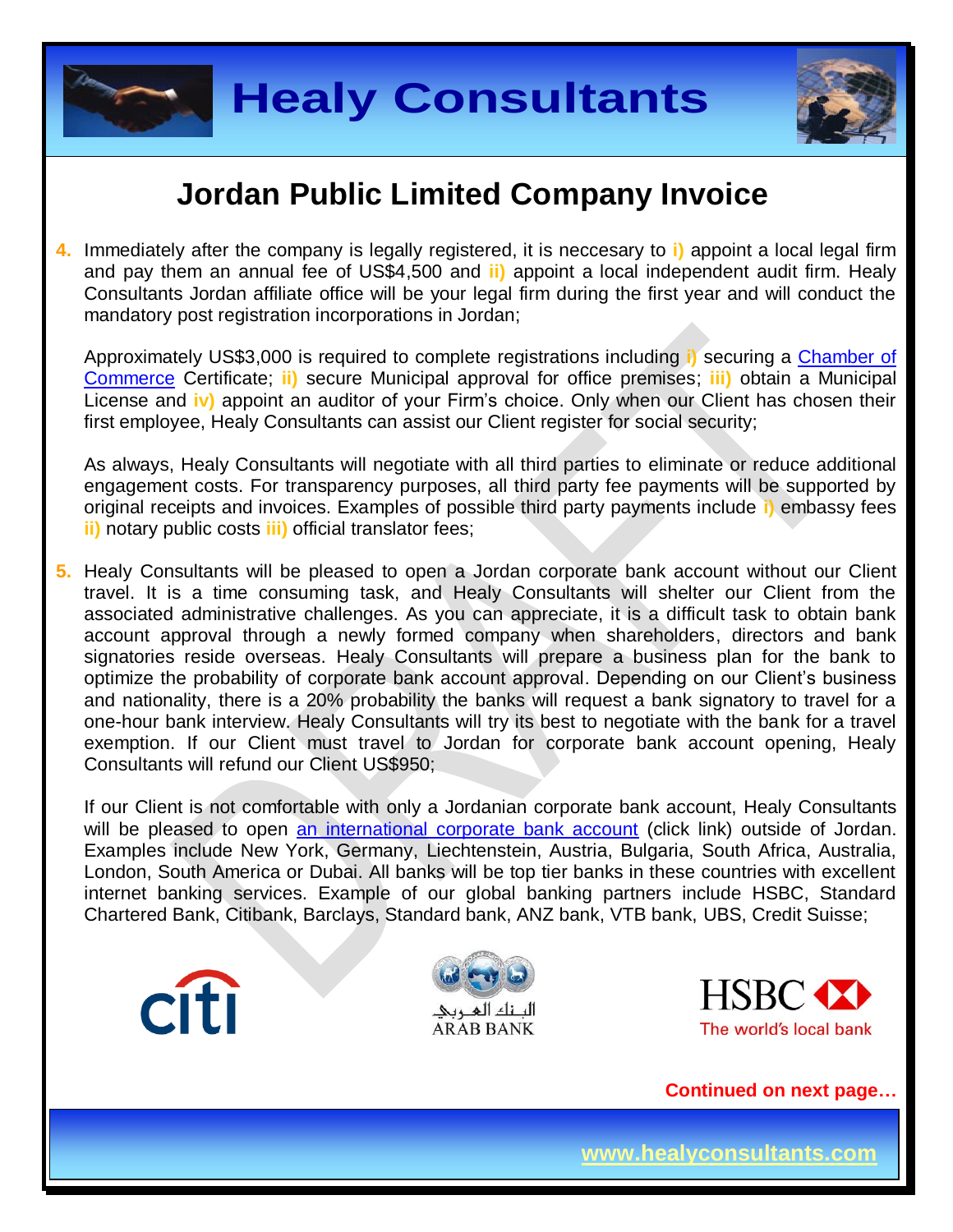



### **Jordan Public Limited Company Invoice**

Global banks continue to tighten corporate bank account opening procedures, their internal compliance departments completing more thorough due diligence of Clients. Consequently, our Clients should expect the bank account approval period to take up to 4 weeks. Furthermore, global banks now require evidence of proof of business in the country where the corporate bank account will be, including sales contracts or lease agreement. The banks enjoy ultimate power of approval of corporate bank account applications. Consequently, guaranteed success is outside of Healy Consultants' control. What is inside our control is the preparation and submission of a high quality bank application that maximizes the likelihood of approval. To date, we enjoy a 100% approval record because of [our global banking relationships](http://www.healyconsultants.com/international-banking/corporate-accounts/) and determination.

**6.** This cost includes Healy Consultants fees to thoroughly research and plan Jordan [business set up](http://www.healyconsultants.com/jordan-company-registration/) for our Client including **i)** payment of retainer fees to multiple lawyers, accountants and other consulting firms; **ii)** preparing a detailed [project plan](http://www.healyconsultants.com/index-important-links/example-project-plan/) with time lines; **iii)** time taken to determine the optimum Jordan corporate structure, including preparation of a detailed comparison table of entities; **iv)** ascertain the specific accounting, tax, [legal and compliance](http://www.healyconsultants.com/about-us/key-personnel/cai-xin-profile/) considerations; v) finding solutions to [challenges that occur](http://www.healyconsultants.com/engagement-project-management/) throughout the engagement and **vi)** completing a detailed, 23 page [engagement strategy document](http://www.healyconsultants.com/engagement-strategy/) from all of the above;

This cost also includes Healy Consultant's fees to efficiently and effectively [project manage](http://www.healyconsultants.com/project-manage-engagements/) and timely complete our Client's engagement including **i)** injecting the paid up share capital on our Client's behalf and **ii)** collating and supervising the legalisation and attestation of all documents **iii)**  weekly detailed [engagement status updates](http://www.healyconsultants.com/index-important-links/weekly-engagement-status-email/) to our Client and **iv)** weekly Friday conference call and **v)** finding solutions to unexpected challenges throughout the engagement;

Healy Consultants project management fees also include the time taken to devise the strategies as to how to **i)** minimise the [engagement period](http://www.healyconsultants.com/jordan-company-registration/fees-timelines/) **ii)** complete the engagement without our Client travelling **iii)** avoid the need for a [local Jordan](http://www.healyconsultants.com/national-shareholder-services/) shareholder **iv)** minimise tax using a Jordan freezone and **v)** avoid the need for a specific regulatory license;

The Jordan PLC registration is a long and complicated process for foreign investors. Healy Consultants will liaise with multiple independent lawyers and accounting firms to ensure that **i)** your Firm complies with Jordan commercial regulations **ii)** your Firm's interests are well protected and **iii)** your Firm enjoys all possible tax benefits;

**7.** In accordance with Jordan Taxation Law, each entity must obtain a tax identification number (TIN) and register for sales tax (value added tax) at the [Ministry of Industry and Trade.](https://www.mit.gov.jo/) This identification number can only be obtained after obtaining the Municipality approval from note 2;

**Continued on next page…**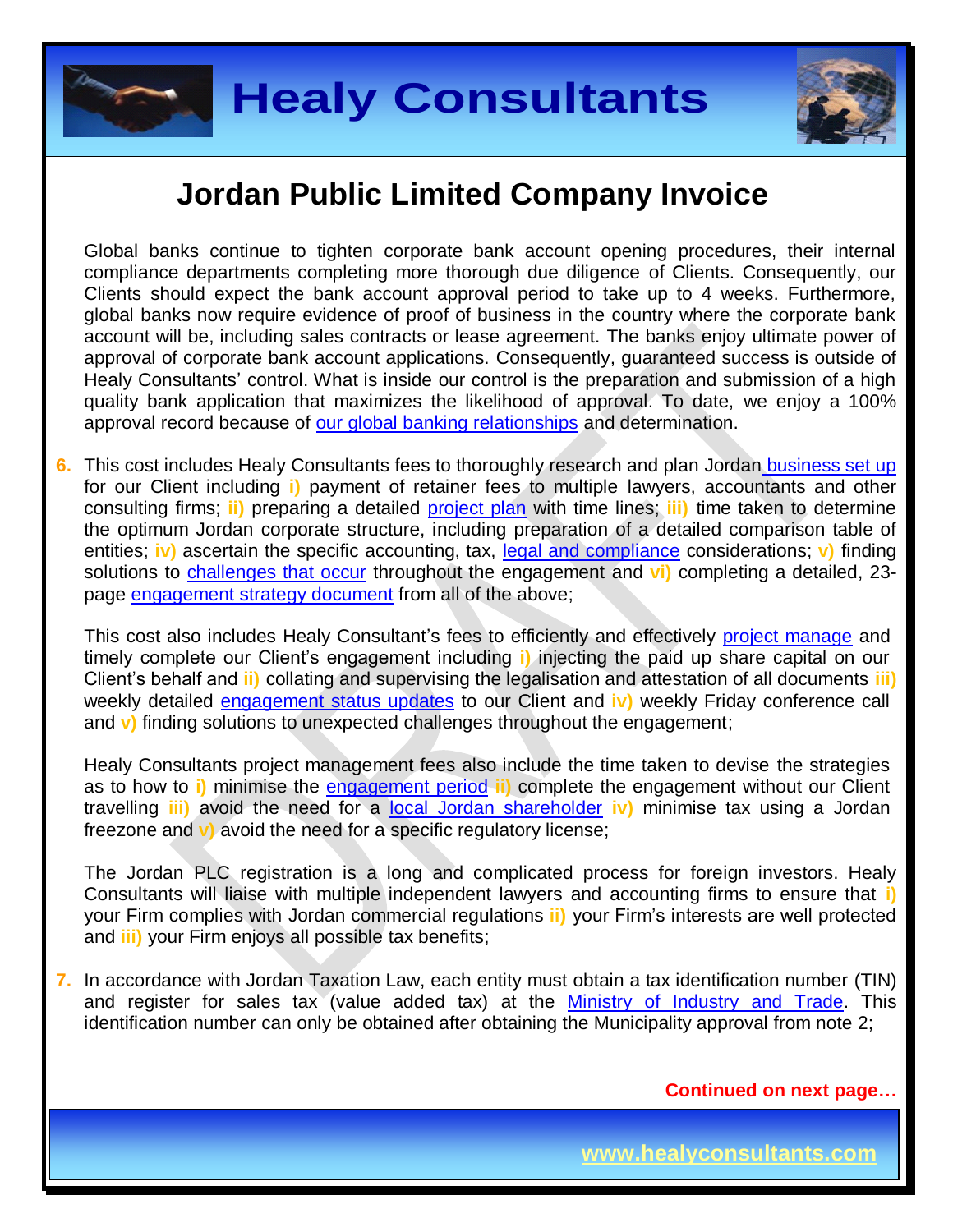



## **Jordan Public Limited Company Invoice**

**8.** For an active trading company, these **[accounting and tax](http://www.healyconsultants.com/jordan-company-registration/accounting-legal/)** fees are an estimate of Healy Consultants fees to efficiently and effectively discharge your annual company accounting and tax obligations. Following receipt of a set of draft accounting numbers from your company, Healy Consultants will more accurately advise accounting and tax fees. For a dormant company, Healy Consultants fees are only US\$950;



- **9.** All fees quoted in this invoice correspond to fees quoted [on Healy Consultants' website.](http://www.healyconsultants.com/company-registration-fees/) Please review this invoice carefully to identify errors. During the rush of the business day, it is possible that Healy Consultants inadvertently made fee calculation errors, typing errors or omitted services or omitted historic fee payments from Clients. In the unfortunate event you identify invoice errors, please revert to me directly re the same. I apologize in advance if I or my staff made invoice errors;
- **10.**Assuming our Clients' re-engage Healy Consultants in year 2, this fee is an estimate of the fees payable next year, 12 months after the date of company registration;
- **11.**Engage Healy Consultants to [project manage](http://www.healyconsultants.com/project-manage-engagements/) business set up in every country on the planet. We are the best in the [world](http://www.healyconsultants.com/best-in-the-world/) at what we do, timely completing the  $A$  to  $\overline{Z}$  of every country engagement;
- **12.**In accordance with [Jordan Company Law,](https://www.sdc.com.jo/english/index.php?option=com_content&task=view&id=227&Itemid=63) the issued share capital of US\$141,143 must be deposited to the company bank account before the company is fully registered. To optimize engagement efficiency and minimize delays, Healy Consultants is happy to deposit these funds on behalf of our clients;
- **13.**Depending on our Client's business and nationality, the Jordanian Government may require a special regulatory license to carry on your business in the country. Healy Consultants will assist our Client secure license approval; there may be additional engagement fees. However, the Government enjoys ultimate power of approval of company registrations and business licenses;
- **14.**To assist our Clients to minimize foreign exchange costs, we offer the payment in SG\$, Euro, Pounds or US\$. Kindly let me know in which currency your Firm prefers to settle our fees and I will send an updated invoice, thank you;
- **15.** Some of our Clients' engage Healy Consultants to [recruit \(click link\)](http://www.healyconsultants.com/corporate-outsourcing-services/how-we-help-our-clients-recruit-quality-employees/) local employees. We have a lot of experience in this area and we are quite skilled at securing quality candidates for our Clients';

**Continued on next page…**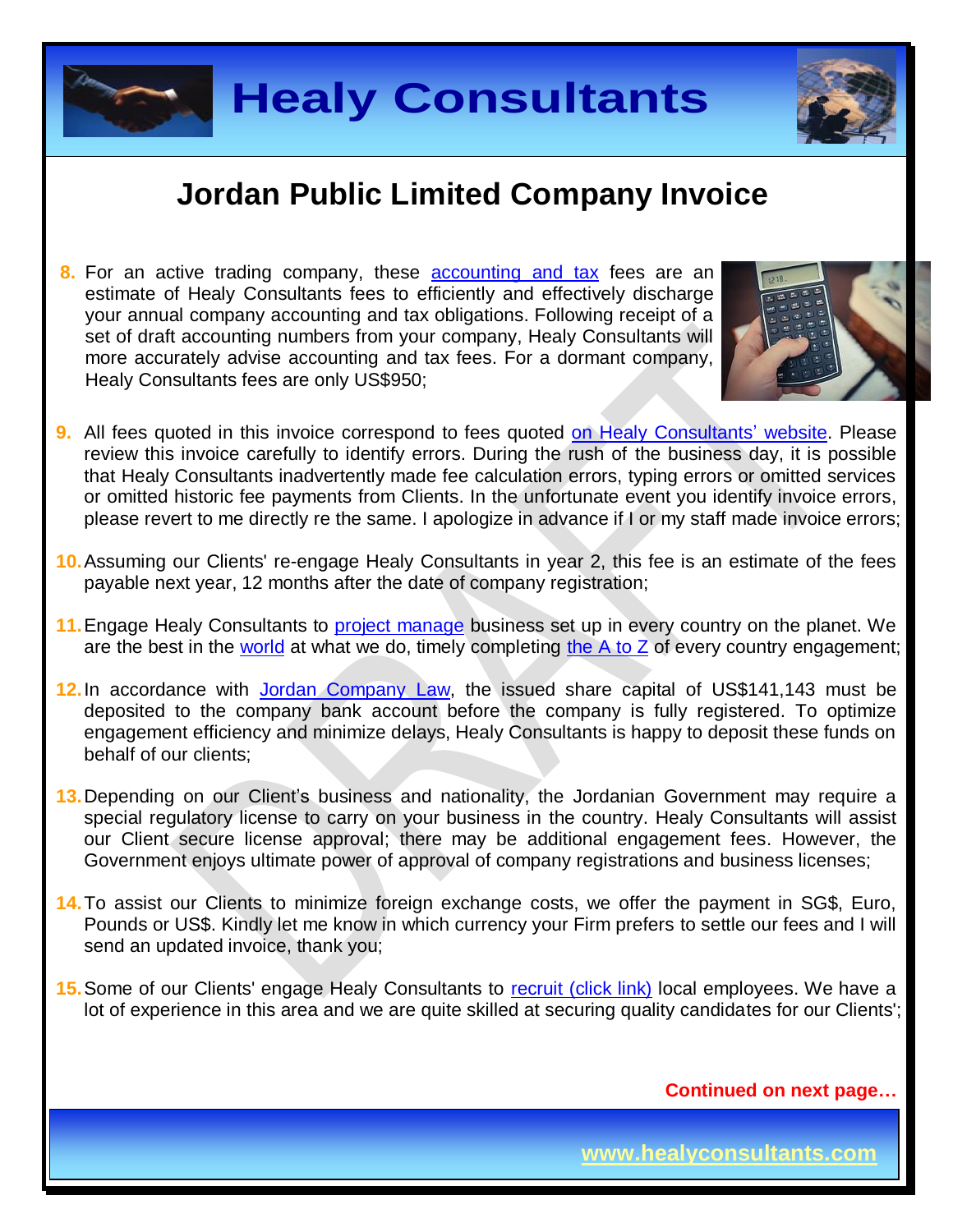



#### **Jordan Public Limited Company Invoice**

- 16. If our Client requires nominee non-resident shareholder and director services [\(click link\),](http://www.healyconsultants.com/corporate-outsourcing-services/nominee-shareholders-directors/) Healy Consultants will be pleased to assist. Our fee for professional, passive nominee non-resident corporate shareholder amounts to US\$2,100 per annum. Our fee to be both nominee non-resident director and shareholder amounts to US\$6,600 per annum. If your Firm requires a nominee resident shareholder, our fee amounts to US\$16,600. Being the sole shareholders and sole director of a Client's company exposes Healy Consultants to reputation, litigation and financial risk;
- **17.**If our Client and Healy Consultants properly plan this engagement, our Clients' will *not* have to travel during this engagement. Healy Consultants will efficiently and effectively complete company registration and corporate bank account opening in a timely manner without our Client presence. Instead, our Client will need to **i)** sign and get documents legalized in the embassy in their country of origin and **ii)** courier the originals to Healy Consultants office;



- 18. If required, Healy Consultants will be pleased to assist your firm to secure employee [visa](http://www.healyconsultants.com/jordan-company-registration/formation-support-services/#visas) approvals. Our fee is US\$3,950 for the first employee, US\$2,950 for the second employee, US\$1,950 per employee thereafter. Our employee visa fees includes preparation of a quality visa application and submitting to the correct Government immigration officers. The Government enjoys ultimate power of approval of visa applications. Consequently, guaranteed success is outside of Healy Consultants' control. What is inside our control is the preparation and submission of a high quality immigration visa application that maximizes the likelihood of visa approval;
- **19.**Monthly, bi-monthly and mid-year Government tax obligations include **i)** monthly payroll reporting **ii)** bi-monthly sales and corporation tax return filing every two months and **iii)** monthly social security reporting. If you need our help, Healy Consultants can complete monthly Government reporting for a monthly fee of US\$1,160. Healy Consultants monthly support will include **i)** receive in dropbox the monthly invoices from our client **ii)** label monthly bank statement transactions **iii)** preparation and submission of sales tax returns and **iv)** monitor monthly profit levels to minimize annual tax **v)** submission of monthly employee payroll reporting;
- **20.**It is compulsory for every Jordan company to appoint **i)** an independent local law firm and **ii)** a local audit firm. To minimize complexity, Healy Consultants recommends our Client to appoint Healy Consultants affiliate legal firm. Annually, our Client will pay this law firm an annual fee of US\$4,500. On your behalf, during the renewal, we will try to negotiate this fee downwards depending on the size of our Client business and local sales trading volume;

**Continued on next page…**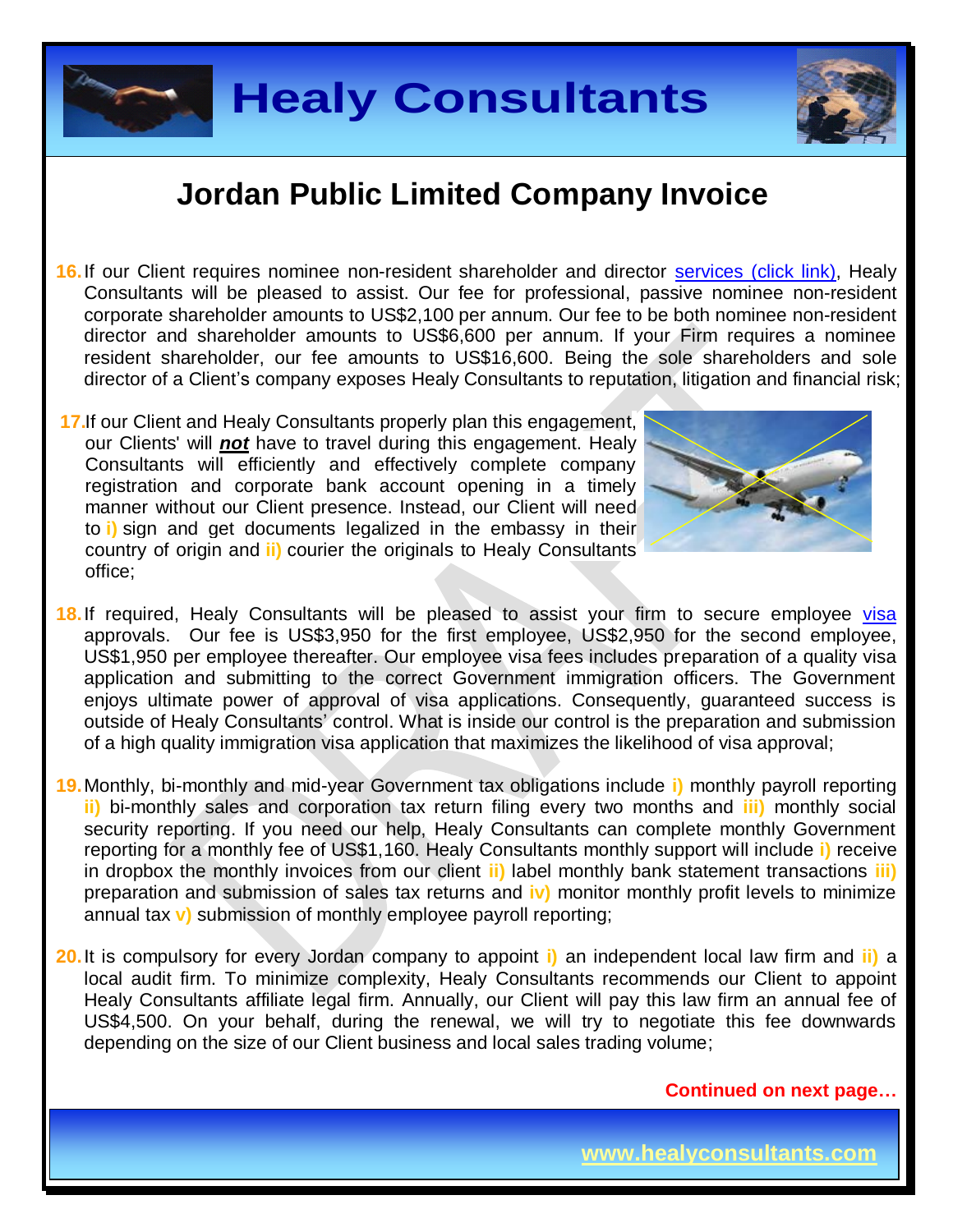



### **Jordan Public Limited Company Invoice**

- **21.**The fees quoted in this invoice are a prediction of the fees required to efficiently and effectively complete this engagement in a timely manner. If during the engagement Healy Consultants realizes that the project is more complex than anticipated, requiring a large additional investment of time, my Firm will revert to request additional fees. If Healy Consultants completes the engagement faster than expected and more easily than expected, Healy Consultants is happy to refund some fees to our Client;
- **22.**During the engagement, shareholders and directors' documents may need to be translated into the local Arabic language; before the Government and Bank approves company registration and corporate bank account opening respectively. Consequently, our Client should budget for possible additional translation and embassy attestation fees. Either our Client or Healy Consultants can complete this administrative task;

As always, Healy Consultants will negotiate with all third parties to eliminate or reduce additional engagement costs. For transparency purposes, all third party fee payments will be supported by original receipts and invoices. Examples of possible third party payments include **i)** embassy fees **ii)** notary public costs **iii)** official translator fees;

- **23.**Some of our Clients' require an [immediate country](http://www.healyconsultants.com/turnkey-solutions/) solution. With this strategy, within a day Healy Consultants can supply our Client **i)** an existing dormant Jordan company number and **ii)** an already approved Jordan corporate bank account number and **iii)** a business address. Turnkey solutions are attractive to those entrepreneurs who wish to immediately close a country deal, sign a contract or invoice a customer;
- **24.**It is important our Clients' are aware of their personal and corporate tax obligations in their country of residence and domicile. Let us know if you need Healy Consultants help to clarify your local and international annual tax reporting obligations. As stipulated on our [business website](http://www.healyconsultants.com/) and in section 3 of our engagement letter, Healy Consultants will only commence the engagement following **i)** settlement of our fees and **ii)** completion and signing of our legal engagement letter;
- **25.**Healy Consultants will only incorporate your company after 75% of [due diligence documentation](http://www.healyconsultants.com/due-diligence/) is received by email. Healy Consultants will only open a corporate bank account after 100% of the Client's original due diligence documentation is received by courier;
- 26. During the annual renewal engagement with our Client, our in-house Legal and Compliance [Department \(click link\)](http://www.healyconsultants.com/about-us/key-personnel/cai-xin-profile/) reviews the quality and completeness of our Client file. Consequently, Healy Consultants may revert to our Client to ask for more up to date [due diligence documentation;](http://www.healyconsultants.com/due-diligence/)

**Continued on next page…**